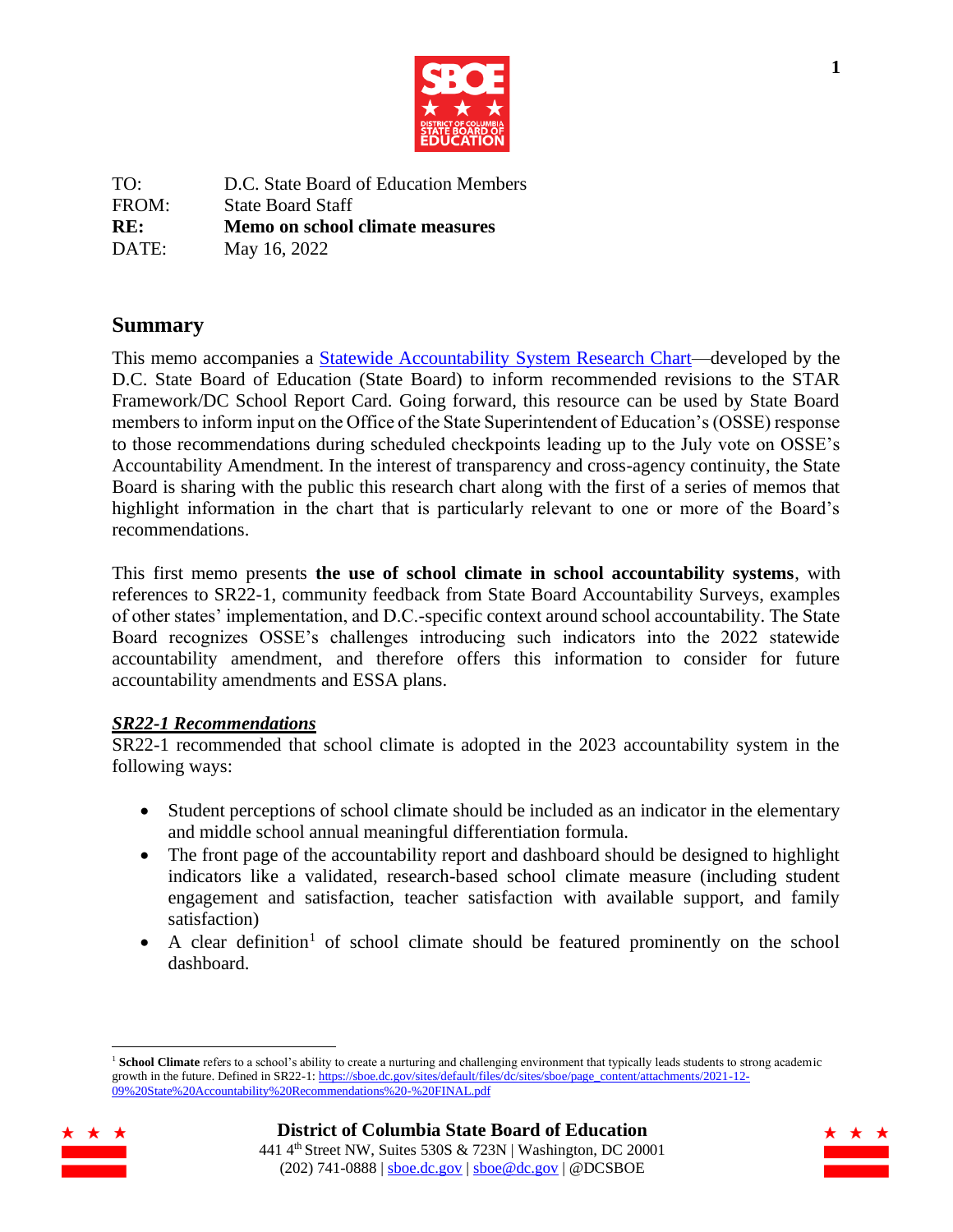

# *State Board 2021 Accountability Survey Findings*

Principals, teachers, and families noted the importance of school climate in the State Board's 2021 Accountability Surveys. The full collection of reports can be found on the State Board's Assessment and Accountability Committee's [webpage.](https://sboe.dc.gov/page/accountability-and-assessment) Findings included:

- 32 out of 37 principals (90 percent) described school quality as going beyond academic achievement and growth—towards responsiveness to student populations, staff satisfaction, and supporting the surrounding community.<sup>2</sup>
- School climate indicators were among the top four choices teachers indicated they wanted to see included in the STAR Framework (65 percent).<sup>3</sup>
- A third (67 percent) of families chose student satisfaction as one of the top three indicators they believed should be part of evaluating a school's quality/effectiveness. 4

## *Research Chart Examples*

Currently, there are  $12$  states<sup>5</sup> that include school climate in their statewide accountability framework. Examples of its usage are provided below:

- Iowa **includes results of its** *[Conditions for Learning](https://www.air.org/project/conditions-learning-survey)* **survey** from students in its accountability [framework](https://www.iaschoolperformance.gov/ECP/Home/TechGuide) (Grades 6–12) (*see page 18-19*) and school report card (see example [here\)](https://www.iaschoolperformance.gov/ECP/StateDistrictSchool/SchoolDetails?DetailType=ConditionsForLearning&k=9303&y=2019); this survey measures three domains of conditions for students' learning: Safety, Engagement, and Environment. Iowa plans on expanding the survey to families and educators, although these will be optional.<sup>6</sup> Iowa uses a formula where points are awarded based on the positive response percentages at the school in their accountability framework.
- New Mexico **embeds scores from the** *[Opportunity to Learn](https://newmexico.onlinehelp.cognia.org/wp-content/uploads/sites/10/2021/04/NMPED_Student-OTL-Survey-FAQ.pdf)* **survey** on its accountability [framework](https://webnew.ped.state.nm.us/wp-content/uploads/2020/04/New-Mexico-Vistas-Technical-Guide-SY-2018-19.pdf) (see pages 6 and 14) and shares scores and results breakdown in the state school report card for Grades 3–12 (see example [here\)](https://newmexicoschools.com/schools/10150/parent-satisfaction). New Mexico scores surveys by summing the responses for the ten included questions resulting in a score that is then averaged to determine the school's score.
- South Carolina uses the [SC School Climate Score instrument to](https://ed.sc.gov/sites/scdoe/assets/file/programs-services/191/documents/SC_ClimateScoreExplanation.pdf) measure school climate for its [accountability framework](https://ed.sc.gov/newsroom/every-student-succeeds-act-essa/2021-2022-addendum-template-for-the-consolidated-state-plan-due-to-covid-19/) (see pages 6-7). South Carolina also uses this survey to provide information on the school report card (example [here\)](https://screportcards.com/overview/?q=eT0yMDIxJnQ9SCZzaWQ9MDkwMTAwMQ) based on surveys that **combines the scores of three (3) teacher perception factors and two (2) student**

<sup>&</sup>lt;sup>6</sup> See Iowa Department of Education Conditions for Learning (CfL) page: [https://educateiowa.gov/pk-12/every-student-succeeds-act/conditions](https://educateiowa.gov/pk-12/every-student-succeeds-act/conditions-learning-cfl)[learning-cfl](https://educateiowa.gov/pk-12/every-student-succeeds-act/conditions-learning-cfl)





<sup>&</sup>lt;sup>2</sup> See the STAR Framework Principal Survey Report[: https://sboe.dc.gov/sites/default/files/dc/sites/sboe/page\\_content/attachments/2021-12-03-](https://sboe.dc.gov/sites/default/files/dc/sites/sboe/page_content/attachments/2021-12-03-FINAL-STAR%20Framework%20Part%201-%20Principal%20Survey%20Report.pdf) [FINAL-STAR%20Framework%20Part%201-%20Principal%20Survey%20Report.pdf](https://sboe.dc.gov/sites/default/files/dc/sites/sboe/page_content/attachments/2021-12-03-FINAL-STAR%20Framework%20Part%201-%20Principal%20Survey%20Report.pdf)

<sup>&</sup>lt;sup>3</sup> See STAR Framework Teacher Survey Report: [https://sboe.dc.gov/sites/default/files/dc/sites/sboe/page\\_content/attachments/2021-12-03-](https://sboe.dc.gov/sites/default/files/dc/sites/sboe/page_content/attachments/2021-12-03-FINAL-STAR%20Framework%20Part%202-%20Teacher%20Survey%20Report.pdf) [FINAL-STAR%20Framework%20Part%202-%20Teacher%20Survey%20Report.pdf](https://sboe.dc.gov/sites/default/files/dc/sites/sboe/page_content/attachments/2021-12-03-FINAL-STAR%20Framework%20Part%202-%20Teacher%20Survey%20Report.pdf) <sup>4</sup> See STAR Framework Family/General Public Survey Report:

[https://sboe.dc.gov/sites/default/files/dc/sites/sboe/page\\_content/attachments/2021-12-03-FINAL-STAR%20Framework%20Part%204-](https://sboe.dc.gov/sites/default/files/dc/sites/sboe/page_content/attachments/2021-12-03-FINAL-STAR%20Framework%20Part%204-Family%20Survey%20Report.pdf) [Family%20Survey%20Report.pdf](https://sboe.dc.gov/sites/default/files/dc/sites/sboe/page_content/attachments/2021-12-03-FINAL-STAR%20Framework%20Part%204-Family%20Survey%20Report.pdf)

<sup>5</sup> From the Education Commission's *50-State Comparison: States' School Accountability Systems*: [https://www.ecs.org/50-state-comparison](https://www.ecs.org/50-state-comparison-states-school-accountability-systems/)[states-school-accountability-systems/](https://www.ecs.org/50-state-comparison-states-school-accountability-systems/)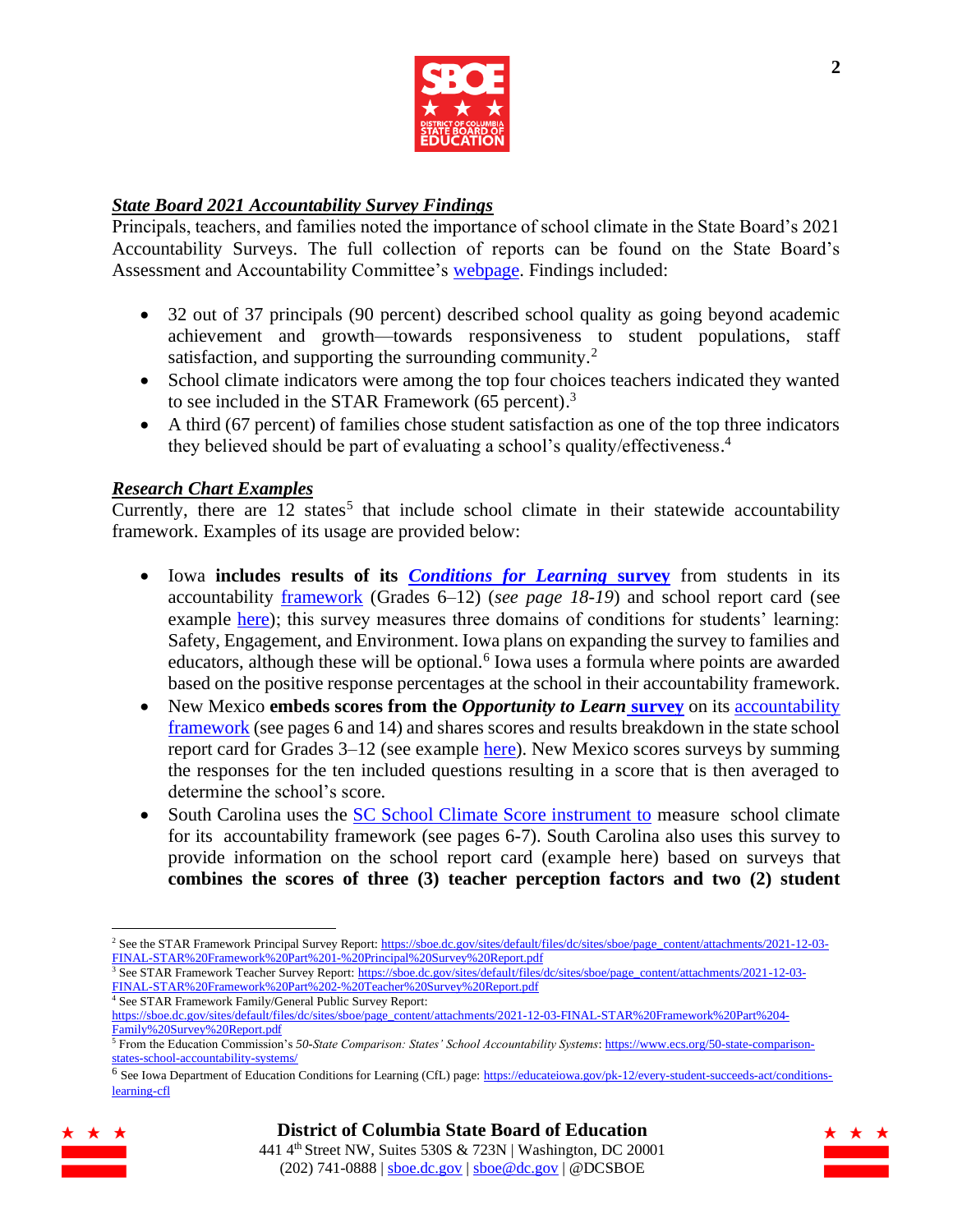

**perception factors**. Formulas and survey questions are included in the accountability manual linked above.

• For the list of 12 states that include school climate in their accountability framework, please see the [Statewide Accountability System Research Chart.](Statewide%20Accountability%20System%20Research%20Chart)

# *Additional Context: School Climate in D.C.<sup>7</sup>*

When submitting its [state ESSA Plan](https://osse.dc.gov/sites/default/files/dc/sites/osse/page_content/attachments/OSSE%20ESSA%20State%20Plan_%20August%2028_Clean.pdf)<sup>8</sup> in August 2017, OSSE acknowledged that the community expressed interest in including school climate surveys in the accountability framework, but due to issues with data availability and implementation, they did not include surveys at that time. However, OSSE remained open to including them in the future. Around the same time, the [Youth](https://lims.dccouncil.us/downloads/LIMS/43405/Introduction/RC23-0113-Introduction.pdf)  Suicide Prevention and School Climate Survey Amendment Act of  $2016^9$  was passed by the D.C. Council. It required OSSE to pilot school climate surveys in schools and develop a plan (to be submitted to the D.C. Council) for implementing the surveys in all schools serving grades  $6-12$ , beginning in school year 2020–21. OSSE has since completed the pilot, with eight participating schools administering a school climate survey. Following the pilot, OSSE provided both a report and plan to the Council on how they would expand school climate surveys across all schools.<sup>10</sup>

Since school year 2017–18, DC Public Schools (DCPS) has administered the [Panorama Survey](https://dcps.dc.gov/surveys) from Panorama Education. The last survey was administered March 1, 2022. The results of the survey are used to measure progress on the Loved, Challenged, and Prepared Index (LCPI) and used to decide on new programs and interventions at schools. Parents and families can view the survey results at [www.dcps.dc.gov/surveys,](http://www.dcps.dc.gov/surveys) where the school-level response rates and scores are also available (members of the public can view reports from Spring 2018 – 2021)

Ms. Simona Spicciani Gerhardt, a teacher at the former Woodrow Wilson Senior High School, first told the State Board about the [School Climate Assessment Instrument \(SCAI\)](https://web.calstatela.edu/centers/schoolclimate/assessment/) at its January 2019 public meeting (this was unrelated to the OSSE school climate survey pilot under the 2016 Act). SCAI was administered at Wilson HS in school year 2017–18 and 2018–19, at the request of then-Washington Teachers' Union (WTU) President Elizabeth Davis. According to a study by Albert Jones and John Schindler in 2016, achievement scores at the elementary and secondary level were found to be highly correlated to overall mean SCAI score  $(r=0.7)$ .<sup>1112</sup>

The DC Public Charter School Board (DCPCSB) [uses two measures](https://dcpcsb.egnyte.com/dl/D8w46opQ22/) for their School Environment indicator on the [Performance Management Framework:](https://dcpcsb.org/performance-management-framework-pmf) student attendance and student re-

<sup>&</sup>lt;sup>12</sup> See the State Board School Climate Research Memo from July 2020 for a full comparison of the SCAI with other school climate survey instruments[: https://drive.google.com/file/d/18pP6NIw24xrsSemR8RWIFTJG3Opau7PD/view?usp=sharing](https://drive.google.com/file/d/18pP6NIw24xrsSemR8RWIFTJG3Opau7PD/view?usp=sharing)





<sup>7</sup> Information for this section was sourced from a State Board memo titled *School Climate Research* from July 2020. See: <https://drive.google.com/file/d/18pP6NIw24xrsSemR8RWIFTJG3Opau7PD/view?usp=sharing> [https://osse.dc.gov/sites/default/files/dc/sites/osse/page\\_content/attachments/OSSE%20ESSA%20State%20Plan\\_%20August%2028\\_Clean.pdf.](https://osse.dc.gov/sites/default/files/dc/sites/osse/page_content/attachments/OSSE%20ESSA%20State%20Plan_%20August%2028_Clean.pdf) 

<sup>&</sup>lt;sup>9</sup> https://lims.dccouncil.us/downloads/LIMS/43405/Introduction/RC23-0113-Introduction.pdf.

<sup>10</sup> OSSE noted it was not required to administer surveys across all schools after the conclusion of the pilot; OSSE also noted D.C. Code 38-2602 (28 D) did not require us to administer one uniform survey across all schools and it did not provide funding to conduct such work.

 $11$  Jones, A., & Shindler, J. Exploring the school climate: Student achievement connection: Making sense of why the first precedes the second. *Educational Leadership and Administration: Teaching and Program Development*, (2016)[, https://eric.ed.gov/?id=EJ1094419](https://eric.ed.gov/?id=EJ1094419)